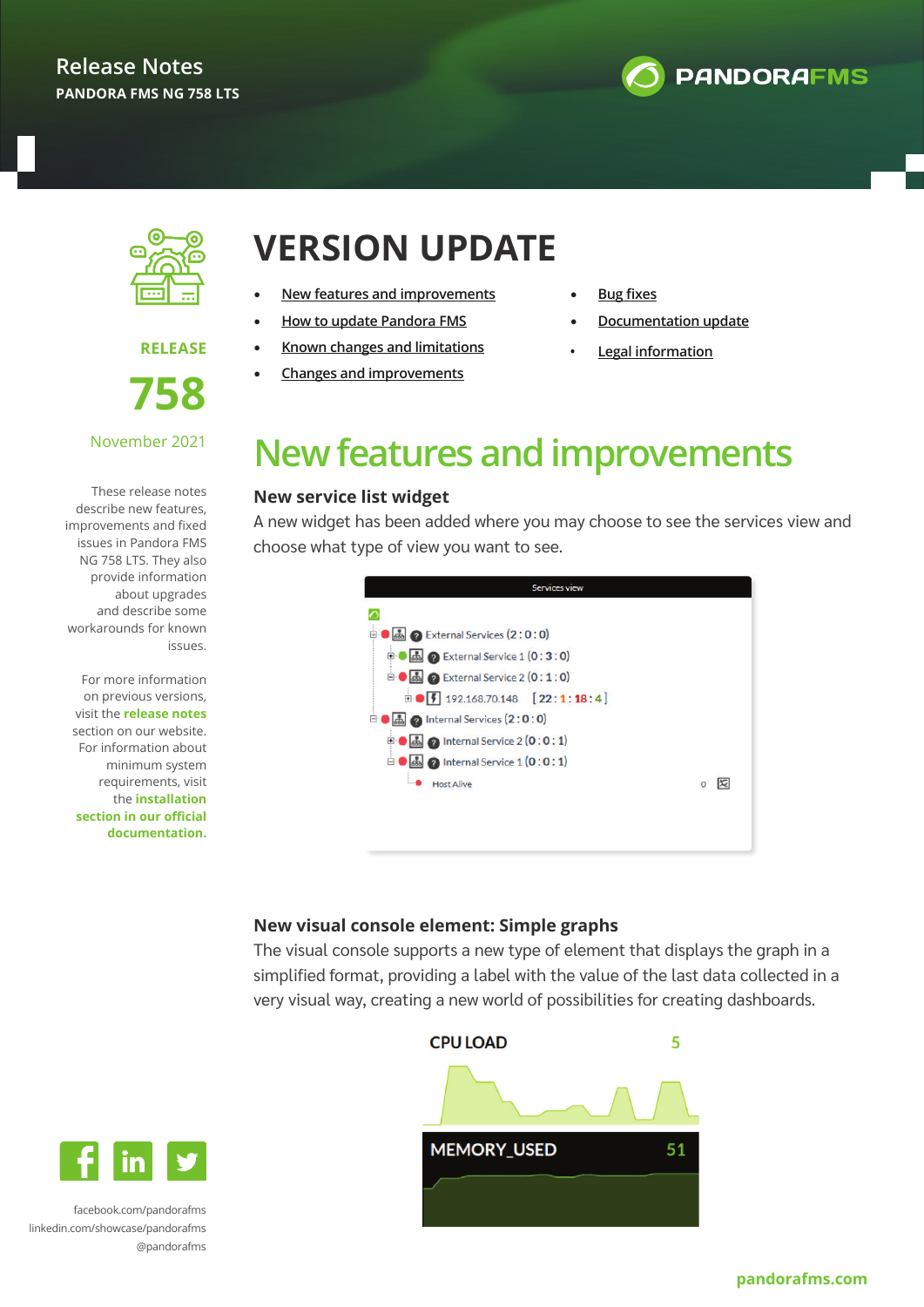$\mathbf{v}$ 

 $\boldsymbol{\Sigma}$ 

 $\mathbf{v}$ 

**Through Update** 

console:

<span id="page-1-0"></span>**How to update Pandora FMS** There are several ways to update Pandora FMS





#### **Network Configuration Manager**

We introduced for the first time in Pandora FMS a new network configuration management system, which allows you to distribute configuration changes in a customized way to network computers differentiating by model and provider. You may back up configurations and recover them or see the differences compared to the previous backup.

In **future versions**, you will be able to deploy mass changes to network computers, apply firmwares and more features.

| Manager, in Pandora                                             |                                                                                                                                   |                                                              |
|-----------------------------------------------------------------|-----------------------------------------------------------------------------------------------------------------------------------|--------------------------------------------------------------|
| FMS console itself.                                             | Resources / Manage agents / Network config manager                                                                                |                                                              |
| automatically (it requires                                      | R1                                                                                                                                |                                                              |
| console internet                                                |                                                                                                                                   |                                                              |
| connection).                                                    | <b>NCM</b> state                                                                                                                  |                                                              |
| <b>Through Update</b>                                           | Device manufacturer                                                                                                               | $\overline{\phantom{a}}$<br>Cisco                            |
| Manager, in Pandora FMS                                         | Device model <b>O</b>                                                                                                             | ÷<br>7200                                                    |
| console itself, manually,<br>through OUM update files.          | <b>Connection method</b>                                                                                                          |                                                              |
|                                                                 |                                                                                                                                   | connect using SSH                                            |
| <b>By manually installing</b><br>packages (rpm, deb) and        | Port                                                                                                                              | 22                                                           |
| later updating the console                                      | Credentials to access device                                                                                                      | cisco-access                                                 |
| through the web interface.                                      | Credentials to administrate device                                                                                                | cisco-enable                                                 |
| The server will have to<br>be manually updated                  | NCM template to be used                                                                                                           | cisco-base<br>$\overline{\mathbf{v}}$                        |
| through RPM or tarball<br>packages.                             |                                                                                                                                   |                                                              |
|                                                                 | Current firmware version: Cisco IOS Software, 7200 Software (C7200-ADVENTERPRISERV-M), Version 12-4(24)TS, RELEASE SOFTWARE [tc3] |                                                              |
| You can find more<br>information about<br>Pandora FMS downloads | Configuration backup present, 27 minutes 07 seconds                                                                               |                                                              |
| on our website:                                                 | Labest configuration register was retrieved & minutes 12 seconds ago                                                              |                                                              |
| OpenSource version <b>♂</b>                                     |                                                                                                                                   | Cet running config. ><br>Backup latest ><br>Restore backup C |
| packages.                                                       |                                                                                                                                   |                                                              |
| Enterprise version C                                            | Configuration changes                                                                                                             |                                                              |
| packages.                                                       | mp/backup-617130eft47a5 - latest-617130efd47a8} [418-9400]                                                                        | □ Viewed                                                     |
|                                                                 | $(0 - 1.6 + 1.5)$                                                                                                                 |                                                              |
| For detailed information                                        | Building configuration<br>21                                                                                                      | Building configuration                                       |
| and the steps to follow                                         | - Current configuration : 1309 bytes                                                                                              |                                                              |
|                                                                 | upprade fpd auto                                                                                                                  | + Current configuration : 1342 bytes                         |
| to update each item,                                            | version 12.4                                                                                                                      | upgrade fpd auto                                             |
| classified by operating                                         | ett - 59.8 +58.9 etc                                                                                                              | 5<br>version 12.4                                            |
| systems, go to our Wiki                                         | 59<br>68                                                                                                                          | 58<br>59                                                     |
|                                                                 | 61<br>$\mathcal{A}$                                                                                                               | 68                                                           |
|                                                                 | 62 - in try sympath, time t                                                                                                       | 61 a in tro inmusit. Time 10                                 |

#### **New Alert server**

The new Pandora FMS alert server allows parallelization of the alert execution load in another component, so that monitoring processing is not affected in alert storm situations. This new server is optional and by default it is not activated.

| t server allows parallelization of the al |
|-------------------------------------------|
| that monitoring processing is not affec   |
| .  III                                    |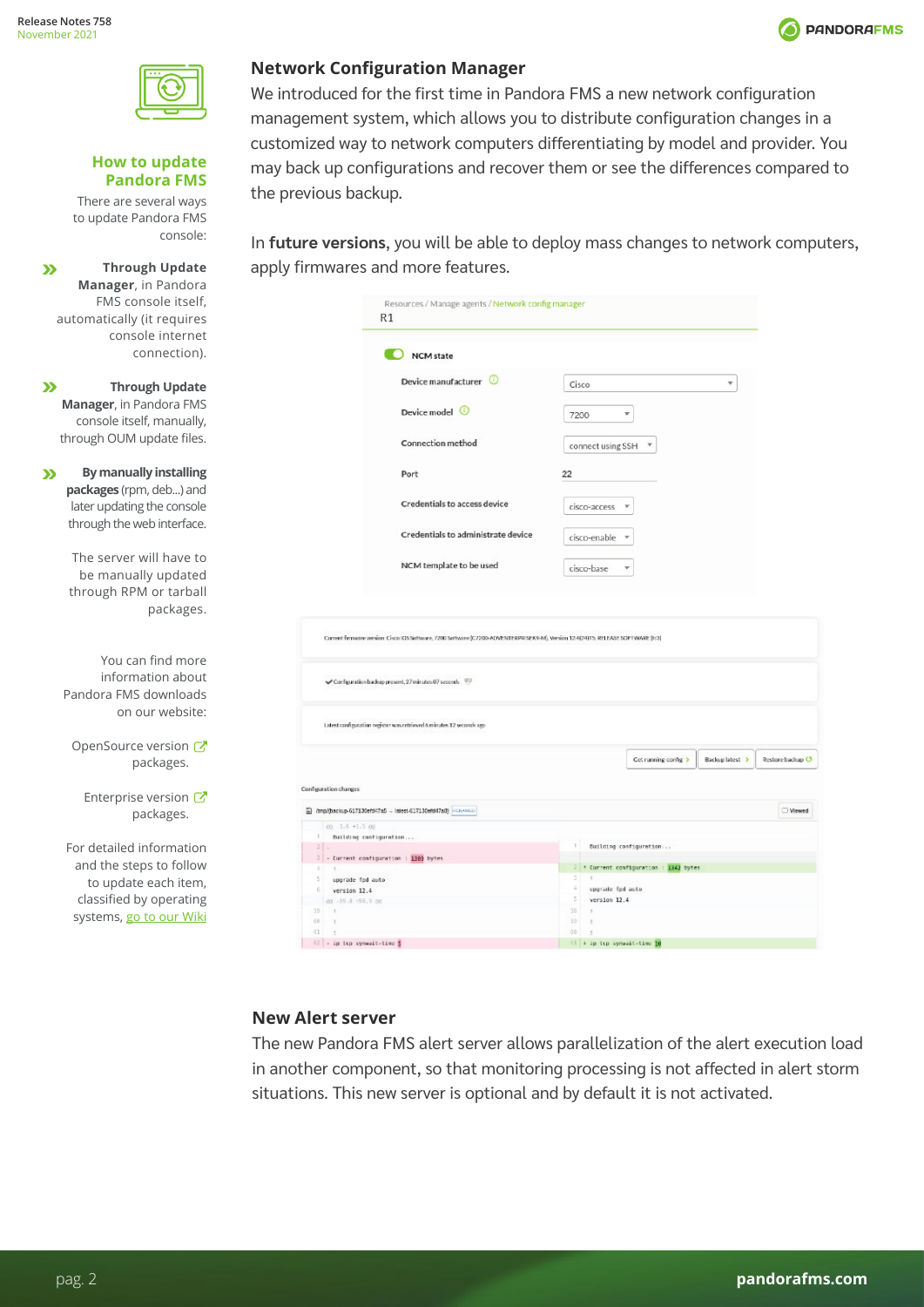

### **Other resources for your interest**

- Documentation of C Pandora FMS online
	- Plugin Library &
- Pandora FMS official C technical support

### **Improvements in IPAM**



**O** PANDORAFMS

as well as new tree views in supernet maps, usage statistics graphs. New IPAM reports have also been added to see the list of used/unused IPs as well as those assigned to an agent.

Network usage statistical graphs

| Administratic/IRAM<br>SUPERNET STATISTICS |          |                                                          | ☆ ※ ☆ / ふ 图 ◎                        |
|-------------------------------------------|----------|----------------------------------------------------------|--------------------------------------|
|                                           |          |                                                          | Export to CSV @<br>Export to Excel @ |
| <b>Supernet West Wing</b>                 |          |                                                          |                                      |
| Nebuoli: 192 148.00/2312310.0             |          |                                                          |                                      |
| Deaription                                |          |                                                          |                                      |
|                                           |          | <b>Madellin</b>                                          |                                      |
| <b>Bolden</b>                             | 324      |                                                          |                                      |
| Occupied                                  | 30709-00 | Analiside                                                | <b>RETITEANS</b>                     |
| Managed                                   | 801590   | Unmanaged                                                | 556198.590                           |
| Emerved                                   | 013300   | <b>Not reserved</b>                                      | 114 (98.9%)                          |
| <b>Oroganaystatistics</b><br>- - - -      |          | Mill Red TO - Allys Pic 22<br>1000 Red 80 - Alive Pac 84 |                                      |
|                                           |          |                                                          |                                      |

### Supernet display in tree format

| Pandora FMS<br>the Hexible Monitoring System                           | Enter keywords to search | $\alpha$ |                              | $\ominus \mod 2 \ \text{for} \ \mathbb{R} \ \text{or} \ \mathbb{R}$ |                |
|------------------------------------------------------------------------|--------------------------|----------|------------------------------|---------------------------------------------------------------------|----------------|
| Adminitools / IPAM<br>SUPERNET TREEVIEW                                |                          |          | 6                            | 发动方中国区                                                              |                |
| Found supernets: 2<br>ы<br>$\frac{1}{2}$ supernet1 (3)<br>图 red1(0:16) |                          |          |                              | Network 192.168.40.14/24                                            | $\pmb{\times}$ |
| $\Box$ red 2 (0 : 15)<br>图 reds(0:0)<br>€ supernet2                    |                          |          | Subrict<br>Name              | Details<br>192.165.40.14/24<br>redz                                 |                |
|                                                                        |                          |          | interval                     | 1 days                                                              |                |
|                                                                        |                          |          | Location<br>Description      | $\mathbf{m}$<br>mhazhd                                              |                |
|                                                                        |                          |          | Progress <sup>O</sup>        |                                                                     |                |
|                                                                        |                          |          |                              | <b>Statistics</b>                                                   |                |
|                                                                        |                          |          | <b>Total IPs</b><br>Occupied | 15<br>0 (0%)<br>Available                                           | 13 (100%)      |
|                                                                        |                          |          | Managed                      | O EON)<br>Ummanaged                                                 | 15 (100%)      |
|                                                                        |                          |          | Reserved                     | 01000<br>Not reserved                                               | 15 (100%)      |
|                                                                        |                          |          |                              |                                                                     |                |

### **OpenSource network maps**

At the request of our user community, we have opened the feature of the network map editor to the OpenSource version. It can now be used with no limitations in the community version.

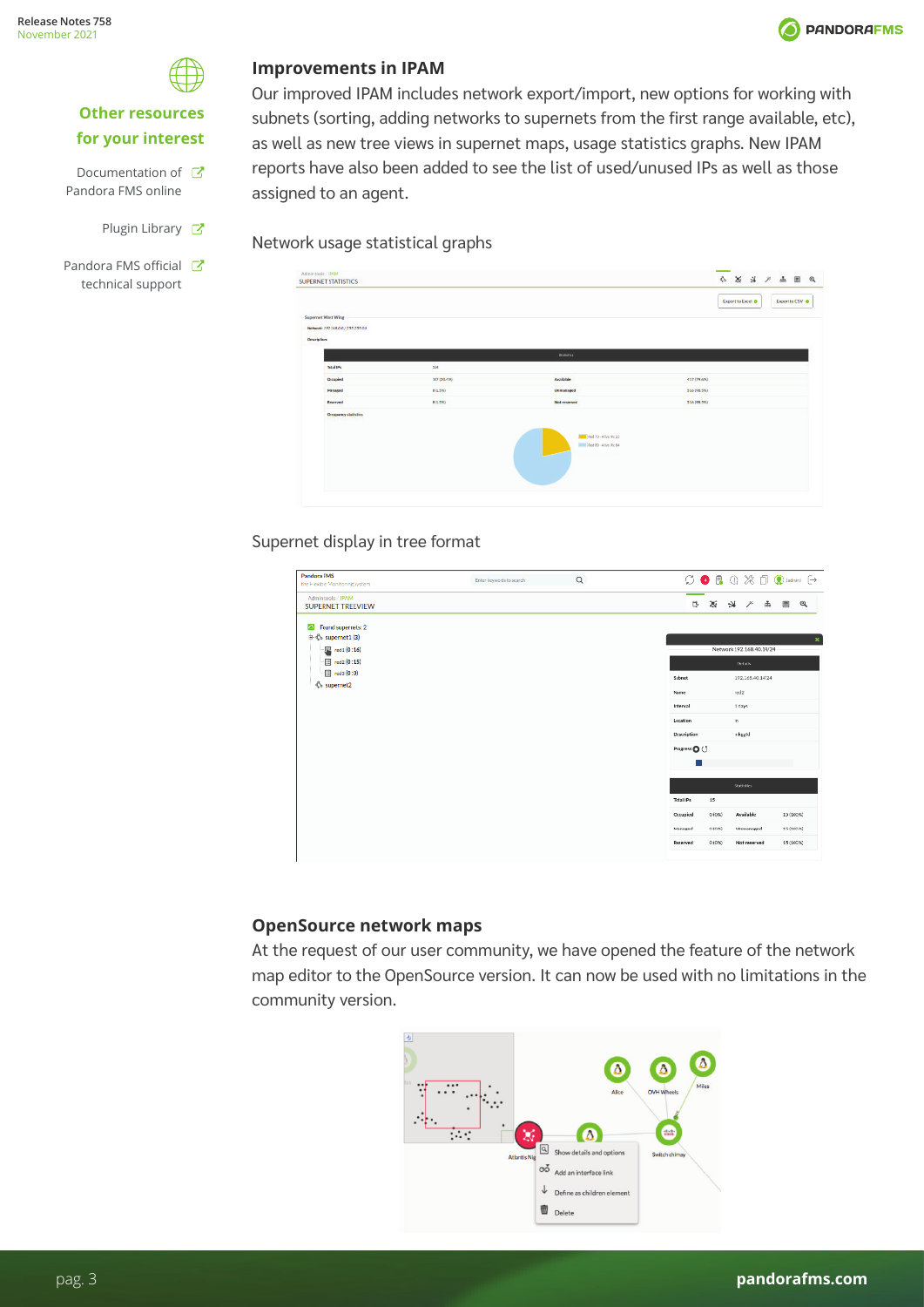

#### <span id="page-3-0"></span>**New features and improvements**

#### **IPv6 support for Satellite server**

Since this version, both the Satellite server and the Enterprise Network Server support IPv6 in all its advanced features. High-performance code previously only supported on IPv4 now applies to IPv6 as well, enhancing existing polls.

#### **New Enterprise plugin: Apache Spark**

The Apache Spark plugin creates an agent for each app that has finished or is running on the server with the data of all its executors. You can find more information **[in our library](https://pandorafms.com/guides/public/books/plugin-apache-spark)**.



# **Known changes and limitations**

Modified the elimination of a Metaconsole node. Once the deletion warning message has been accepted, a normal node license will have to be entered in the node and all the replication options between node and Metaconsole will be deactivated, where it will be necessary to re-centralize again if the node is to be re-associated to the Metaconsole.

When a module is unlinked in a policy, which has a policy alert included, this alert will also be unlinked from the policy to be able to make the modifications you want.

## **Changes and Improvements**

| Case # | GitLab # | <b>Description</b>                                                                                                                                                   |
|--------|----------|----------------------------------------------------------------------------------------------------------------------------------------------------------------------|
| N/A    | 8011     | Modified event replication from Node to Metaconsole. It will only be necessary to<br>configure it from the console instead of also in the server configuration file. |
| N/A    | 7449     | Added the same auto refresh configuration possibilities of the different Pandora FMS<br>views in the Metaconsole.                                                    |
| N/A    | 7651     | Added group recursion when adding agents within a node in network maps.                                                                                              |
| N/A    | 5198     | Added filtering in the general list of networks in the IPAM view.                                                                                                    |
| N/A    | 5197     | Added the ability to export and import networks through CSV.                                                                                                         |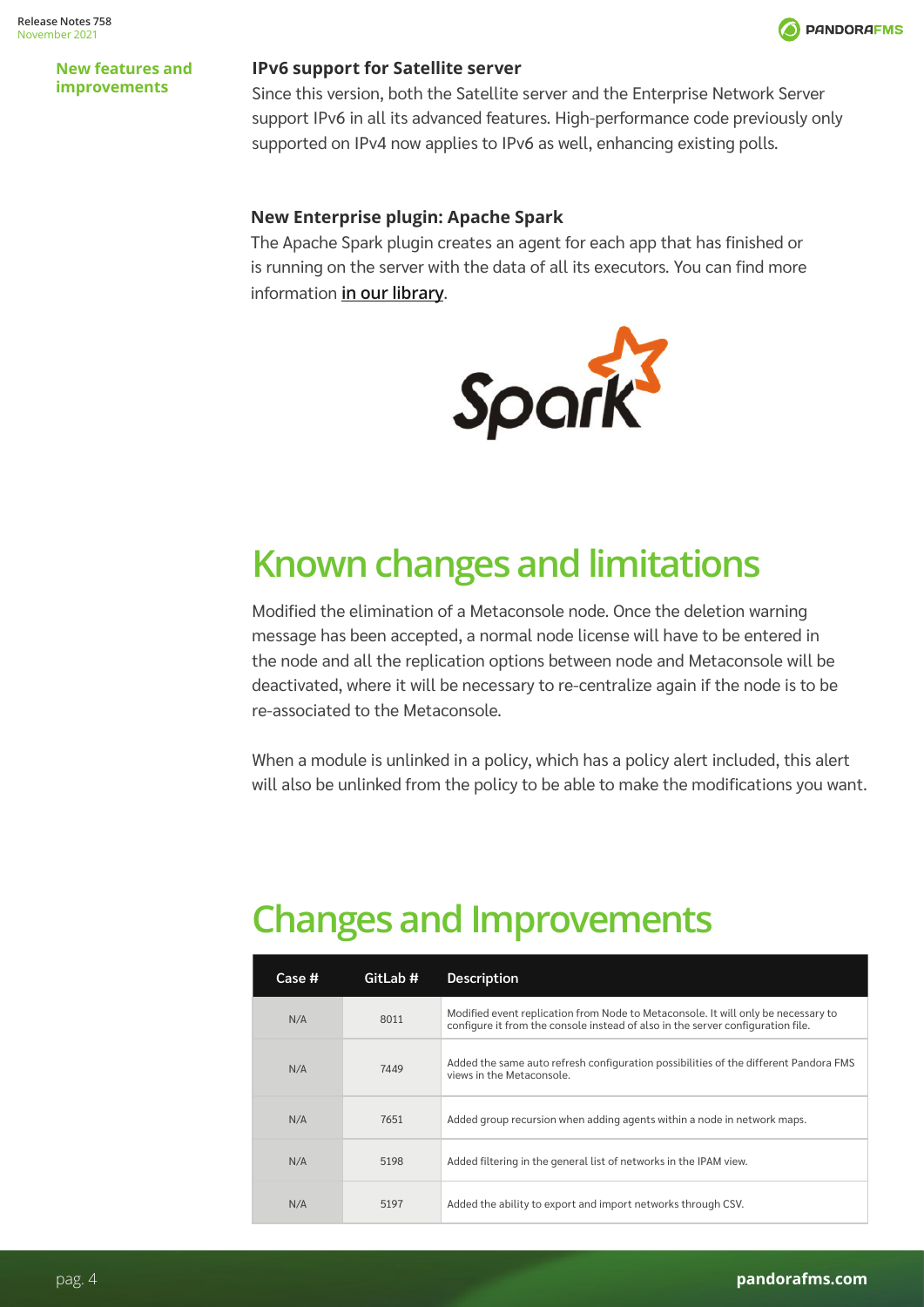**Changes and Improvements**



| Case # | GitLab # | Description                                                                                                                                                                                                                            |
|--------|----------|----------------------------------------------------------------------------------------------------------------------------------------------------------------------------------------------------------------------------------------|
| N/A    | 5189     | Added option to sort supernets by rank instead of just creation.                                                                                                                                                                       |
| N/A    | 7514     | The network map feature becomes fully OpenSource.                                                                                                                                                                                      |
| 10650  | 6296     | Added service list widget to dashboards.                                                                                                                                                                                               |
| N/A    | 5194     | Added the possibility of adding a network to a supernet by IP and mask available<br>ranges. Additionally, if a network is added to IPAM and it belongs to the range of a<br>created supernet, it is added to it automatically.         |
| N/A    | 4969     | Added secondary group recursion in event alerts.                                                                                                                                                                                       |
| N/A    | 7815     | Changed the method for deleting a node in the Metaconsole, where once it is deleted,<br>everything associated between the node and the Metaconsole, will be deleted,<br>including the license and its data display in the Metaconsole. |
| N/A    | 7068     | When unlinking a module with an associated alert in a policy, this alert will also be<br>unlinked.                                                                                                                                     |
| N/A    | 8032     | Added verification in email sending alerts, where the emails must be valid to try said<br>delivery.                                                                                                                                    |
| N/A    | 5193     | Added tree view on IPAM supernet maps.                                                                                                                                                                                                 |
| N/A    | 5192     | Added pie chart for the details of an IPAM supernet.                                                                                                                                                                                   |
| N/A    | 5171     | Added Discovery error logs when having the server configured with "verbosity 10".                                                                                                                                                      |
| N/A    | 7869     | Added auto-recovery feature for HA environments.                                                                                                                                                                                       |
| 9848   | 5693     | Added the ability to update custom agent fields to the CLI/API.                                                                                                                                                                        |
| N/A    | 7060     | New configuration system for network computers.                                                                                                                                                                                        |
| N/A    | 3407     | New type of IPAM report to display all the information associated with an IPAM task<br>according to customizable filtering.                                                                                                            |
| N/A    | 7582     | Added filtering option by hours in the event view.                                                                                                                                                                                     |
| N/A    | 7168     | Integrated warning status option in availability reports.                                                                                                                                                                              |
| 12357  | 7595     | Modified the alert server to parallelize and optimize alert triggering and recovery.                                                                                                                                                   |
| N/A    | 7927     | Added online patching systems using Update Manager to correct errors between<br>versions.                                                                                                                                              |
| N/A    | 7273     | Added new simple graph element within visual consoles.                                                                                                                                                                                 |
| N/A    | 7972     | Added history of alerts launched in Pandora FMS to be able to see its associated alerts<br>in an event.                                                                                                                                |
| N/A    | 7722     | Modified the way of dealing with the name change of a service, whereby when it is<br>changed, the name of the associated modules are changed instead of creating new<br>modules, thus mass filling the database unnecessarily.         |
| N/A    | 8012     | Modified the Centralized Management menu so that by default it does not lead to the<br>Command Center but to agent management.                                                                                                         |
| N/A    | 8079     | Added RHEL8 support to the cloud agent installer.                                                                                                                                                                                      |
| N/A    | 7979     | Updated kubernetes plugin to update the used API as well as non-used element<br>auto-disabling.                                                                                                                                        |
| N/A    | 4060     | Added Spark monitoring plugin.                                                                                                                                                                                                         |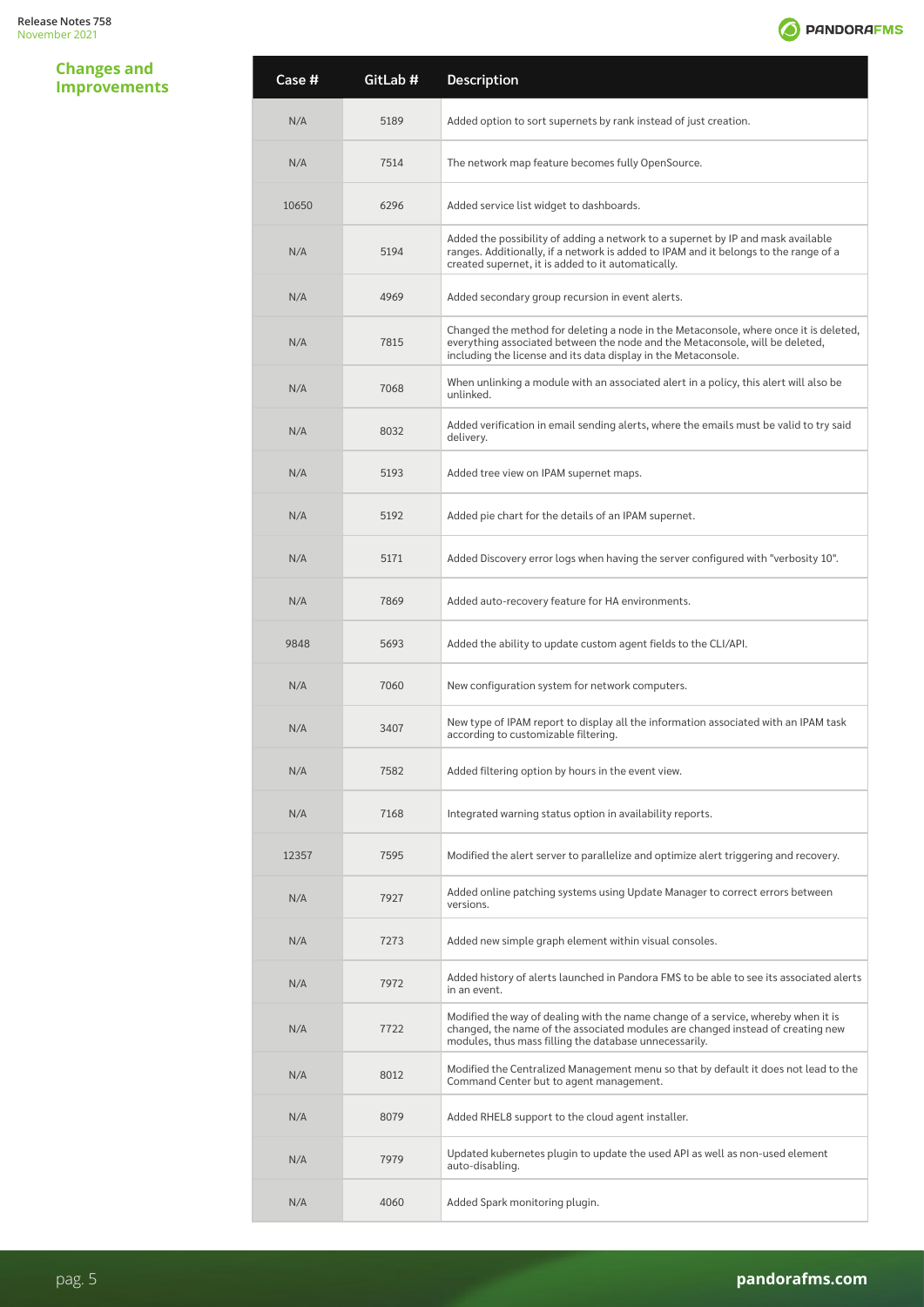

#### <span id="page-5-0"></span>**Changes and Improvements**

| Case # | GitLab # | <b>Description</b>                                                                  |
|--------|----------|-------------------------------------------------------------------------------------|
| N/A    | 2444     | Added the possibility of managing links in Metaconsole just as it existed in Node.  |
| N/A    | 1400     | Added the possibility of SNMP monitoring with IPv6 version in the Satellite server. |

| Case # | GitLab # | Description                                                                                                                                  |
|--------|----------|----------------------------------------------------------------------------------------------------------------------------------------------|
| 12445  | 8022     | Fixed the bug whereby the IDs of the policies were not changed in the configuration of<br>the software agents, but rather were added as new. |
| N/A    | 8021     | Fixed policy agent filtering when having selected a group.                                                                                   |
| N/A    | 8018     | Fixed visual errors in several selection fields within the Metaconsole.                                                                      |
| N/A    | 8014     | Fixed the appearance of entities in tags within the event view.                                                                              |
| N/A    | 8013     | Modified the way to alter visual console items in Metaconsole when the associated<br>module was deleted in the node.                         |
| N/A    | 8004     | Fixed policy representation in Metaconsole where, even when correctly applied, they<br>did not appear in green.                              |
| N/A    | 8003     | Fixed label display in their tree view.                                                                                                      |
| N/A    | 8000     | Fixed the problem with entities in LDAP authentication whereby Pandora FMS did not<br>convert it and returned an error in the login.         |
| 12421  | 7993     | Fixed Metaconsole API call create alert template.                                                                                            |
| N/A    | 7992     | Fixed logging into a Pandora FMS console for the first time after installing an ISO.                                                         |
| N/A    | 7987     | Fixed visual error in services when deleting a service.                                                                                      |
| N/A    | 7980     | Fixed plugin inclusion inside the Metaconsole Command Center Merger.                                                                         |
| N/A    | 7976     | Fixed the counting Metaconsole agents created through services so that they do not<br>count within the license.                              |
| N/A    | 7969     | Fixed visual errors of inclusion of HTML tags in the list of modules in visual console<br>wizards.                                           |
| N/A    | 7961     | Fixed visual error of the advanced graphs inside the log view.                                                                               |
| N/A    | 7952     | Fixed XML handling performance where only the agent's name in XML will be taken<br>into account and not the IP it has.                       |
| N/A    | 7949     | Fixed alert correlation editing where if only one of its operators was changed, the final<br>result was not saved.                           |
| N/A    | 7943     | Changed error handling in Discovery Oracle tasks so that when one fails, it does not<br>fire in bulk but in the next test.                   |
| 12356  | 7942     | Fixed module ping processing in Windows agents so that it does not return OK when<br>the network is "unreachable".                           |
| N/A    | 7924     | Fixed the group id by name API call when the encoder separation option is chosen.                                                            |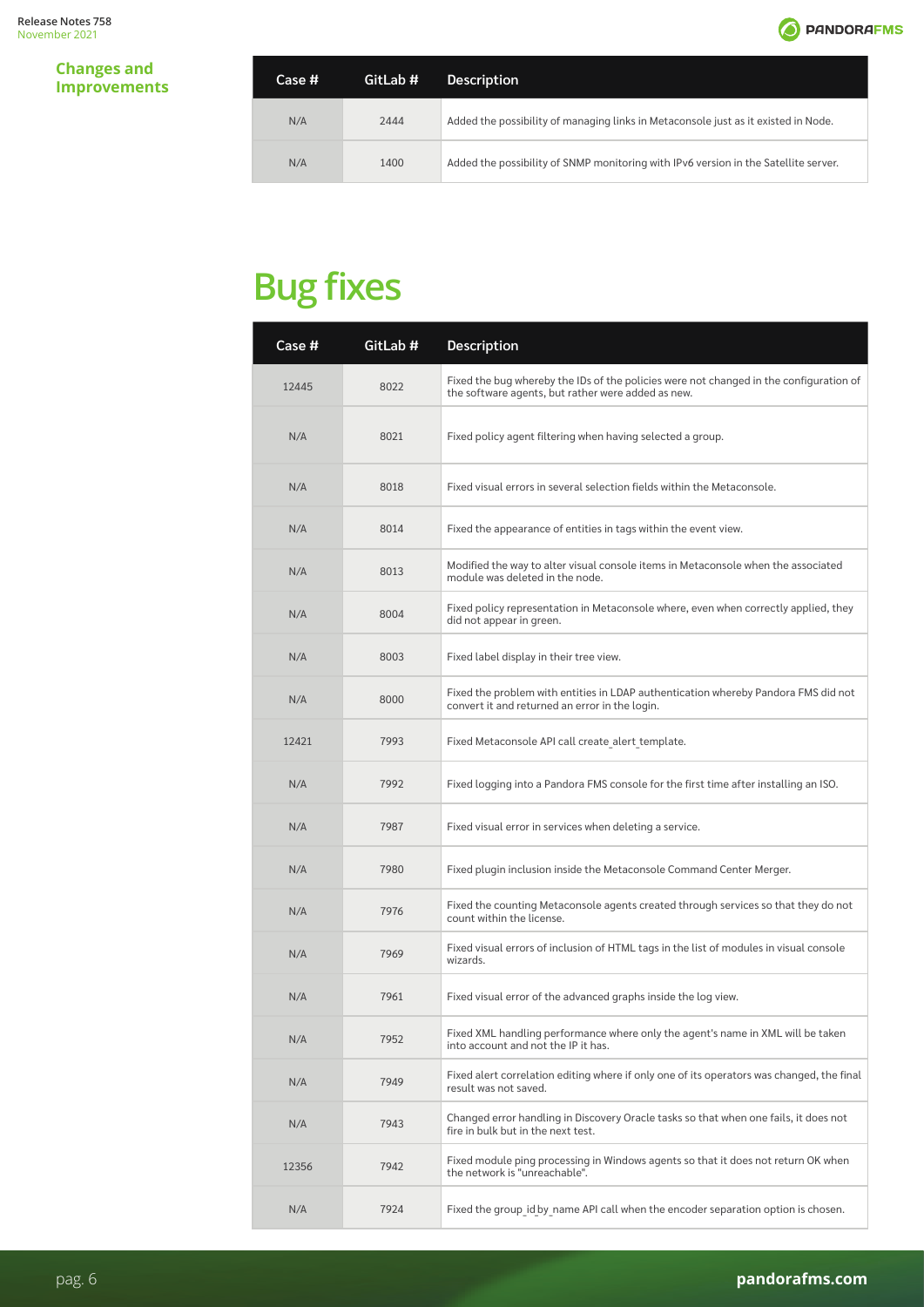

| Case # | GitLab #  | Description                                                                                                                                                                                  |
|--------|-----------|----------------------------------------------------------------------------------------------------------------------------------------------------------------------------------------------|
| N/A    | 7893      | Modified error handling in agent deployment from the console so that possible errors<br>appear in the console.                                                                               |
| N/A    | 7867/7865 | Fixed the interface view where only the first letter of the interface was taken into<br>account to retrieve information, incorrectly retrieving data from others that shared<br>that letter. |
| N/A    | 7785      | Fixed white backgrounds still visible in Black theme.                                                                                                                                        |
| N/A    | 7766      | Added tags correctly in WMI modules when extra fields are set in WMI queries.                                                                                                                |
| 12083  | 7726      | Fixed LDAP attribute saving in its advanced permission options.                                                                                                                              |
| N/A    | 7721      | Fixed triple creation of enterprise ACL conditions in the console.                                                                                                                           |
| N/A    | 7711      | Fixed failure when deleting a static image item in a visual console when it had a<br>network link associated.                                                                                |
| N/A    | 7697      | Fixed visual errors when editing dashboard widgets in Metaconsole.                                                                                                                           |
| 12036  | 7695      | Fixed visual failure of entities appearing in the event view when they are customized<br>in the server configuration.                                                                        |
| 11970  | 7675      | Fixed disk filling due to parallel execution of dynamic snmp plugin.                                                                                                                         |
| N/A    | 7591      | Fixed visual error in the SNMP browser when there is a connection timeout.                                                                                                                   |
| 11796  | 7473      | Fixed percentile calculation in custom graph display.                                                                                                                                        |
| N/A    | 7371      | Fixed text editor performance on ElasticSearch interfaces.                                                                                                                                   |
| N/A    | 7362      | Fixed visual errors in the collection view in agents.                                                                                                                                        |
| N/A    | 7339      | Deleted warning in the module templates view.                                                                                                                                                |
| N/A    | 7330      | Fixed display of agent name in vertical SQL charts in PDF/HTML reports.                                                                                                                      |
| N/A    | 8062      | Fixed combined graphs in Metaconsole visual consoles where data are not displayed<br>correctly.                                                                                              |
| N/A    | 8055      | Fixed disk storage scheduled tasks when upgrading version.                                                                                                                                   |
| N/A    | 8050      | Fixed checking the API when starting the server, which could cause it to fail and cause<br>constant reboots.                                                                                 |
| 12446  | 8035      | Fixed custom event filter inclusion so that they do not leave the user without<br>permissions, and that the loaded one is correct regardless of the group the filter<br>belongs to.          |
| 12449  | 8028      | Fixed AR permission restriction by which the user could do more actions than allowed.                                                                                                        |
| N/A    | 8027/8030 | Fixed the Metaconsole merging performance to avoid modifying the default Pandora<br>FMS IDs.                                                                                                 |
| N/A    | 8024      | Fixed source IP filtering in netflow view.                                                                                                                                                   |
| N/A    | 8016      | Fixed the link to the module library from Pandora FMS console.                                                                                                                               |
| N/A    | 8006      | Policy handling changed when an agent moves from one node to another through the<br>Metaconsole.                                                                                             |
| N/A    | 7990      | Fixed service display if the Metaconsole environment is configured with a reverse<br>proxy.                                                                                                  |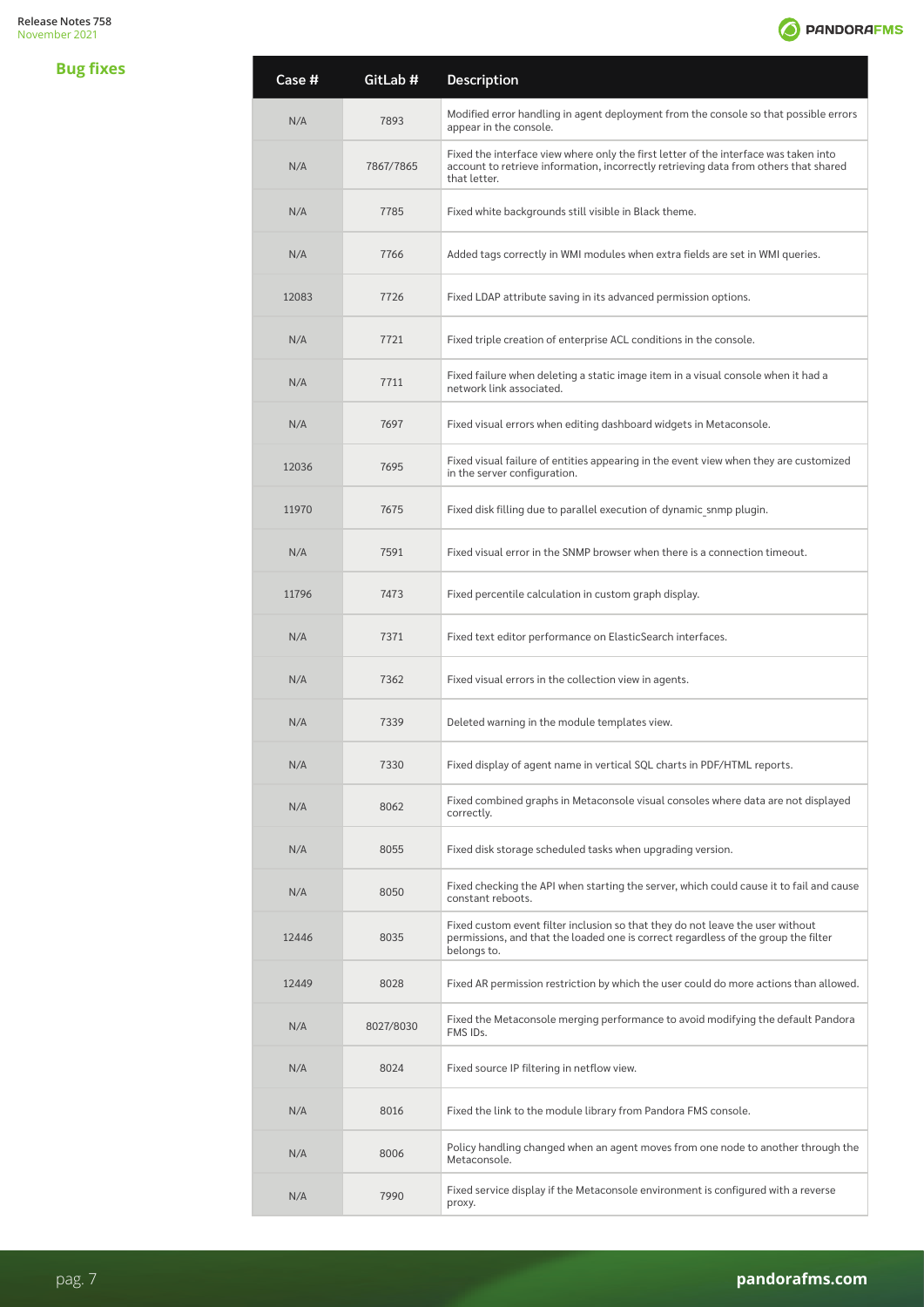

| Case # | GitLab # | Description                                                                                                                                                                                                          |
|--------|----------|----------------------------------------------------------------------------------------------------------------------------------------------------------------------------------------------------------------------|
| N/A    | 7982     | Fixed field and template editing within event correlation.                                                                                                                                                           |
| N/A    | 7963     | Fixed data sampling bugs in real-time Netflow view.                                                                                                                                                                  |
| N/A    | 7950     | Fixed source duplication errors in the logs view.                                                                                                                                                                    |
| N/A    | 7937     | Modified error messages in Metaconsole when you have nodes in a non-centralized<br>way.                                                                                                                              |
| 12220  | 7910     | Fixed pandora db errors when having password encryption in the database.                                                                                                                                             |
| 11965  | 7790     | Fixed temporary file creation without control in jmx plugin execution.                                                                                                                                               |
| N/A    | 7743     | Fixed groups due to module faults created by network discovery tasks to Network<br>group.                                                                                                                            |
| N/A    | 7669     | Fixed SNMP checks using pandorafsnmp when the password has ",".                                                                                                                                                      |
| N/A    | 7621     | Fixed user authentication with only API permissions even when having external<br>authentication.                                                                                                                     |
| N/A    | 7309     | Fixed button to mass expand items in SNMP Browser view.                                                                                                                                                              |
| N/A    | 8140     | Fixed Cluster view in the display of clusters created in old versions.                                                                                                                                               |
| 12586  | 8090     | Fixed template creation error in visual consoles.                                                                                                                                                                    |
| N/A    | 7982     | Fixed condition assignment in alert correlation if you choose the option to load by<br>alert template.                                                                                                               |
| N/A    | 7951     | Modified user auto-creation in nodes in centralized environments with Metaconsole<br>so that they can only be auto-created when logging into the Metaconsole, but not in<br>nodes to avoid synchronization problems. |
| 11965  | 7790     | Solved temporary file mass creation in each execution of the JMX plugin.                                                                                                                                             |
| N/A    | 8132     | Fixed IPAM supernet tree view if no supernet exists.                                                                                                                                                                 |
| 12552  | 8113     | Fixed update by Update manager Online when having a history database configured.                                                                                                                                     |
| N/A    | 8104     | Fixed file deletion when updating from one version to another using the Update<br>Manager online/offline.                                                                                                            |
| N/A    | 8095     | Modified synchronization with the command center by which it deleted the inventory<br>modules with the same name even if they were from different operating systems.                                                 |
| N/A    | 8094     | Fixed visual bug in Dark mode in policy modules view.                                                                                                                                                                |
| N/A    | 8093     | Removed the Data::Dumper dependency in the inventory plugin which was no longer<br>necessary.                                                                                                                        |
| 12492  | 8087     | Fixed BADXML creation in windows agents when the debug option is enabled.                                                                                                                                            |
| N/A    | 8086     | Fixed visual bugs of icons in the Metaconsole tree view.                                                                                                                                                             |
| N/A    | 8084     | Modified disabling icons in dark mode to be able to differentiate a disabled element<br>from one that is not.                                                                                                        |
| N/A    | 8082     | Modified the logging path in the Metaconsole by which they led to the node path<br>instead of the Metaconsole.                                                                                                       |
| N/A    | 8078     | Fixed general selector tokens within the SNMP Wizard so that it only creates the<br>elements if the token is selected.                                                                                               |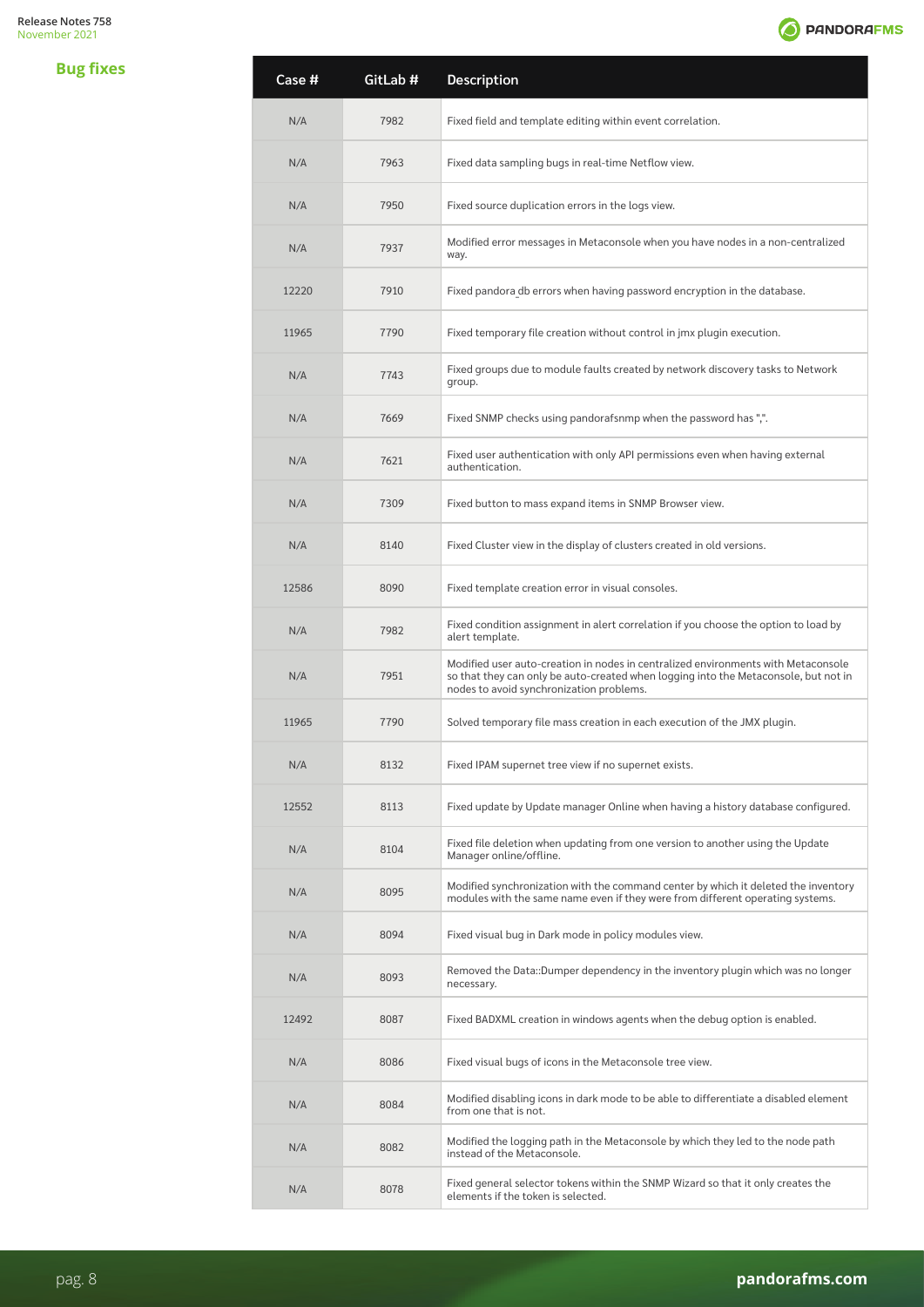

| Case # | GitLab # | <b>Description</b>                                                                                                                                                                             |
|--------|----------|------------------------------------------------------------------------------------------------------------------------------------------------------------------------------------------------|
| N/A    | 8071     | Fixed collection synchronization in policies using the command center.                                                                                                                         |
| N/A    | 8067     | Fixed agent migration between nodes using the Metaconsole when agents are in a<br>policy and they have the same ID assigned in their node before being migrated from<br>one node to the other. |
| N/A    | 8060     | Fixed the modals of adding agents to a node in network maps.                                                                                                                                   |
| 12473  | 8056     | Deleted function in the SNMP Browser that was not used and gave an error in versions<br>with PHP 7.4 or higher.                                                                                |
| 12471  | 8054     | Modified agent counting in Discovery tasks that took into account disabled items<br>when it should not.                                                                                        |
| N/A    | 8051     | Fixed prediction graph report in the Metaconsole.                                                                                                                                              |
| N/A    | 8050     | Modified API check at server startup so as not to create latency in it by having it<br>wrongly configured.                                                                                     |
| N/A    | 8002     | Fixed visual error in reports list in the OpenSource version.                                                                                                                                  |
| N/A    | 7968     | Modified filter selector size in the alert view for its correct display.                                                                                                                       |
| N/A    | 7964     | Fixed entity appearance and name truncation in the module tree view.                                                                                                                           |
| N/A    | 7938     | Fixed visual error in the Odometer item of visual consoles.                                                                                                                                    |
| N/A    | 7922     | Modified filter selector size in module creation for its correct display.                                                                                                                      |
| N/A    | 7822     | Fixed agent/module view framing in incomplete window.                                                                                                                                          |
| N/A    | 7781     | Changed certain white icons in dark mode in the event filters view.                                                                                                                            |
| N/A    | 7780     | Fixed visual bug in dark mode on transactional maps.                                                                                                                                           |
| N/A    | 7764     | Entity correction in inventory alerts in combo selectors.                                                                                                                                      |
| N/A    | 7760     | Fixed visual error in the alert correlation section when adding a new alert and<br>selecting a custom threshold.                                                                               |
| N/A    | 7748     | Fixed visual error in SNMP Interface Wizard.                                                                                                                                                   |
| N/A    | 7694     | Increased the image in the SAP view by not having any task created.                                                                                                                            |
| N/A    | 7565     | Modified selector in the file editing view in collections.                                                                                                                                     |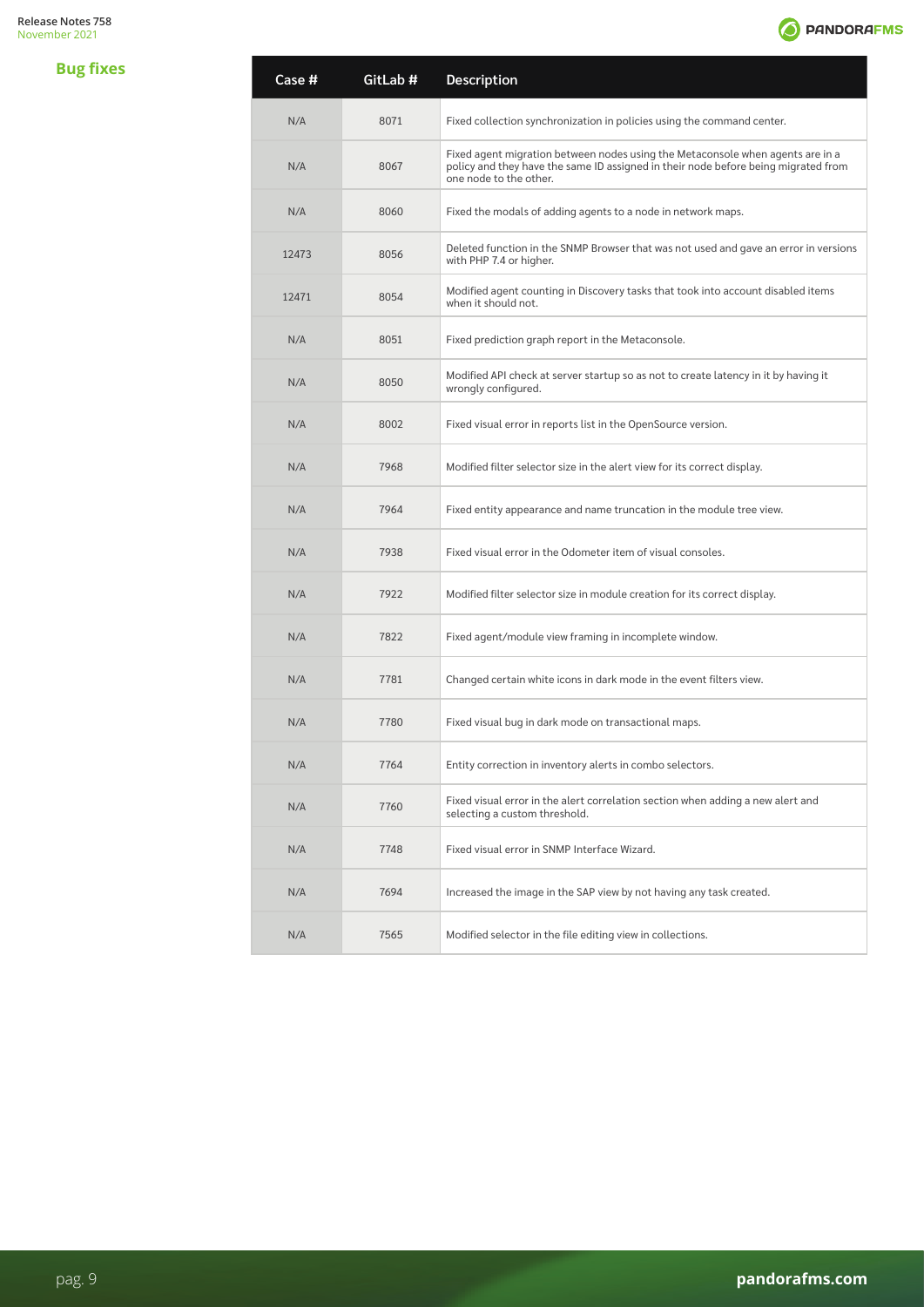

# <span id="page-9-0"></span>**Documentation update**

| Case # | GitLab # | <b>Description</b>                                                                                                                              |
|--------|----------|-------------------------------------------------------------------------------------------------------------------------------------------------|
| N/A    | 8058     | Added documentation of the operation of Split Brain Autorecovery of the new server<br>feature to automatically recover pandora ha environments. |
| N/A    | 7946     | Added export and import documentation for supernet, VLAN and IPAM operation<br>view.                                                            |
| N/A    | 7627     | Added in the documentation of web modules the impossibility of the character 'in<br>passwords.                                                  |
| N/A    | 8127     | Added documentation of the new network computer configuration system.                                                                           |
| N/A    | 7977     | Improvements in the visual style and adjustment in the search engine, menus and<br>multi-language of Pandora FMS online documentation system.   |
| N/A    | 8097     | Added documentation on how to disable and decrypt passwords in the DB.                                                                          |
| N/A    | 8076     | Added documentation of the warning status integration in the availability report.                                                               |
| 11966  | 7627     | Updated the inability to use single quotes in authentication passwords in web<br>modules.                                                       |